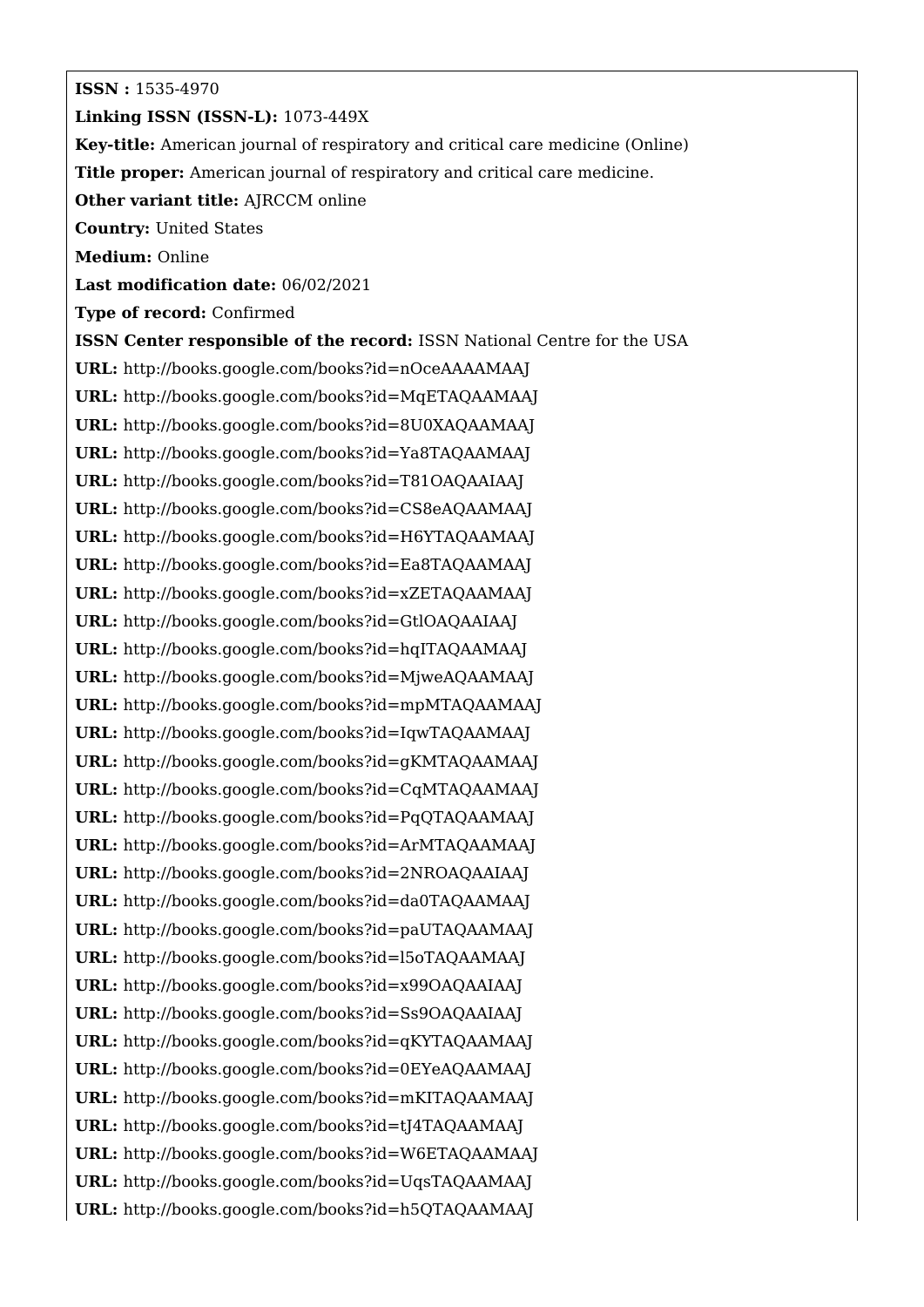**URL:** <http://books.google.com/books?id=DaMTAQAAMAAJ> **URL:** <http://ajrccm.atsjournals.org/> **URL:** <http://www.intute.ac.uk/healthandlifesciences/cgi-bin/fullrecord.pl?handle=2030723> **URL:** <http://catalog.hathitrust.org/api/volumes/oclc/29407978.html> **URL:** <http://books.google.com/books?id=CKoTAQAAMAAJ> **URL:** <http://books.google.com/books?id=gS4eAQAAMAAJ> **URL:** <http://books.google.com/books?id=oaoTAQAAMAAJ> **URL:** <http://books.google.com/books?id=JZUTAQAAMAAJ> **URL:** <http://books.google.com/books?id=H6UTAQAAMAAJ> **URL:** <http://books.google.com/books?id=z64TAQAAMAAJ> **URL:** <http://books.google.com/books?id=66ETAQAAMAAJ> **URL:** <http://books.google.com/books?id=b6UTAQAAMAAJ> **URL:** <http://books.google.com/books?id=iZ8TAQAAMAAJ> **URL:** <http://books.google.com/books?id=p85OAQAAIAAJ> **URL:** <http://books.google.com/books?id=oKgTAQAAMAAJ> **URL:** <http://books.google.com/books?id=MqATAQAAMAAJ> **URL:** <http://books.google.com/books?id=tqMTAQAAMAAJ> **URL:** <http://books.google.com/books?id=BqQTAQAAMAAJ> **URL:** <http://books.google.com/books?id=erITAQAAMAAJ> **URL:** <http://books.google.com/books?id=nNhOAQAAIAAJ> **URL:** <http://books.google.com/books?id=f6cTAQAAMAAJ> **URL:** <http://books.google.com/books?id=uaQTAQAAMAAJ> **URL:** <http://books.google.com/books?id=X6kTAQAAMAAJ> **URL:** <http://books.google.com/books?id=IUYeAQAAMAAJ> **URL:** <http://books.google.com/books?id=fKQTAQAAMAAJ> **URL:** <http://books.google.com/books?id=DMtOAQAAIAAJ> **URL:** <http://books.google.com/books?id=9DoeAQAAMAAJ> **URL:** <http://books.google.com/books?id=P6ATAQAAMAAJ> **URL:** <http://books.google.com/books?id=96ETAQAAMAAJ> **URL:** <http://books.google.com/books?id=iq4TAQAAMAAJ> **URL:** <http://books.google.com/books?id=zp8TAQAAMAAJ> **URL:** <http://books.google.com/books?id=-j0eAQAAMAAJ> **URL:** <http://books.google.com/books?id=-NtOAQAAIAAJ> **URL:** <http://books.google.com/books?id=u9BOAQAAIAAJ> **URL:** <http://books.google.com/books?id=6c9OAQAAIAAJ> **URL:** <http://books.google.com/books?id=CdNOAQAAIAAJ> **URL:** <http://books.google.com/books?id=E9JOAQAAIAAJ> **URL:** <http://books.google.com/books?id=dNBOAQAAIAAJ> **URL:** <http://books.google.com/books?id=WNxOAQAAIAAJ> **URL:** <http://books.google.com/books?id=5NNOAQAAIAAJ> **URL:** <http://books.google.com/books?id=MtZOAQAAIAAJ>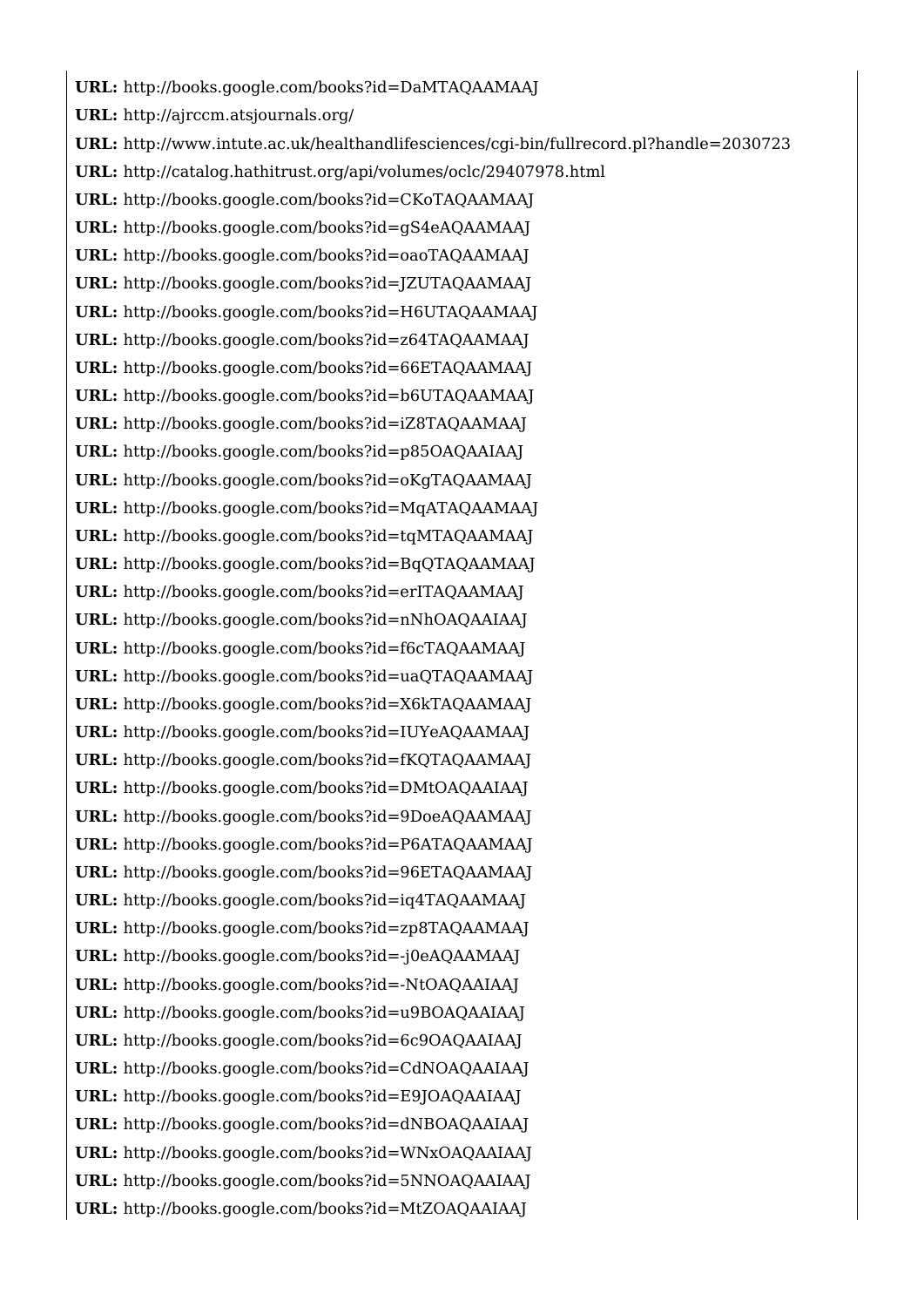**URL:** <http://books.google.com/books?id=-N1OAQAAIAAJ> **URL:** <http://books.google.com/books?id=Vc9OAQAAIAAJ> **URL:** <http://books.google.com/books?id=kq4TAQAAMAAJ> **URL:** <http://books.google.com/books?id=IdFOAQAAIAAJ> **URL:** <http://books.google.com/books?id=XrUTAQAAMAAJ> **URL:** <http://books.google.com/books?id=uakTAQAAMAAJ> **URL:** <http://books.google.com/books?id=T6ATAQAAMAAJ> **URL:** <http://books.google.com/books?id=m6QTAQAAMAAJ> **URL:** <http://books.google.com/books?id=1aETAQAAMAAJ> **URL:** <http://books.google.com/books?id=w5oTAQAAMAAJ> **URL:** <http://books.google.com/books?id=L6ITAQAAMAAJ> **URL:** <http://books.google.com/books?id=LbUTAQAAMAAJ> **URL:** <http://books.google.com/books?id=rLUTAQAAMAAJ> **URL:** <http://books.google.com/books?id=qKoTAQAAMAAJ> **URL:** <http://books.google.com/books?id=dbMTAQAAMAAJ> **URL:** <http://books.google.com/books?id=uqITAQAAMAAJ> **URL:** <http://books.google.com/books?id=xttOAQAAIAAJ> **URL:** <http://books.google.com/books?id=O9hOAQAAIAAJ> **URL:** <http://books.google.com/books?id=hNdOAQAAIAAJ> **URL:** <http://books.google.com/books?id=sp4TAQAAMAAJ> **URL:** <http://books.google.com/books?id=VpITAQAAMAAJ> **URL:** <http://books.google.com/books?id=yt5OAQAAIAAJ> **URL:** <http://books.google.com/books?id=Xp4TAQAAMAAJ> **URL:** <http://books.google.com/books?id=9pITAQAAMAAJ> **URL:** <http://books.google.com/books?id=aacTAQAAMAAJ> **URL:** <http://books.google.com/books?id=96gTAQAAMAAJ> **URL:** <http://books.google.com/books?id=MagTAQAAMAAJ> **URL:** <http://books.google.com/books?id=5bMTAQAAMAAJ> **URL:** <http://books.google.com/books?id=DqoTAQAAMAAJ> **URL:** <http://books.google.com/books?id=VaMTAQAAMAAJ> **URL:** <http://books.google.com/books?id=nNFOAQAAIAAJ> **URL:** <http://books.google.com/books?id=47QTAQAAMAAJ> **URL:** <http://books.google.com/books?id=2Z4TAQAAMAAJ> **URL:** <http://books.google.com/books?id=TbQTAQAAMAAJ> **URL:** <http://books.google.com/books?id=mc1OAQAAIAAJ> **URL:** <http://books.google.com/books?id=Z9tOAQAAIAAJ> **URL:** <http://books.google.com/books?id=Is5OAQAAIAAJ> **URL:** <http://books.google.com/books?id=KJ8TAQAAMAAJ> **URL:** <http://books.google.com/books?id=c9pOAQAAIAAJ> **URL:** <http://books.google.com/books?id=bNROAQAAIAAJ> **URL:** <http://books.google.com/books?id=c9NOAQAAIAAJ>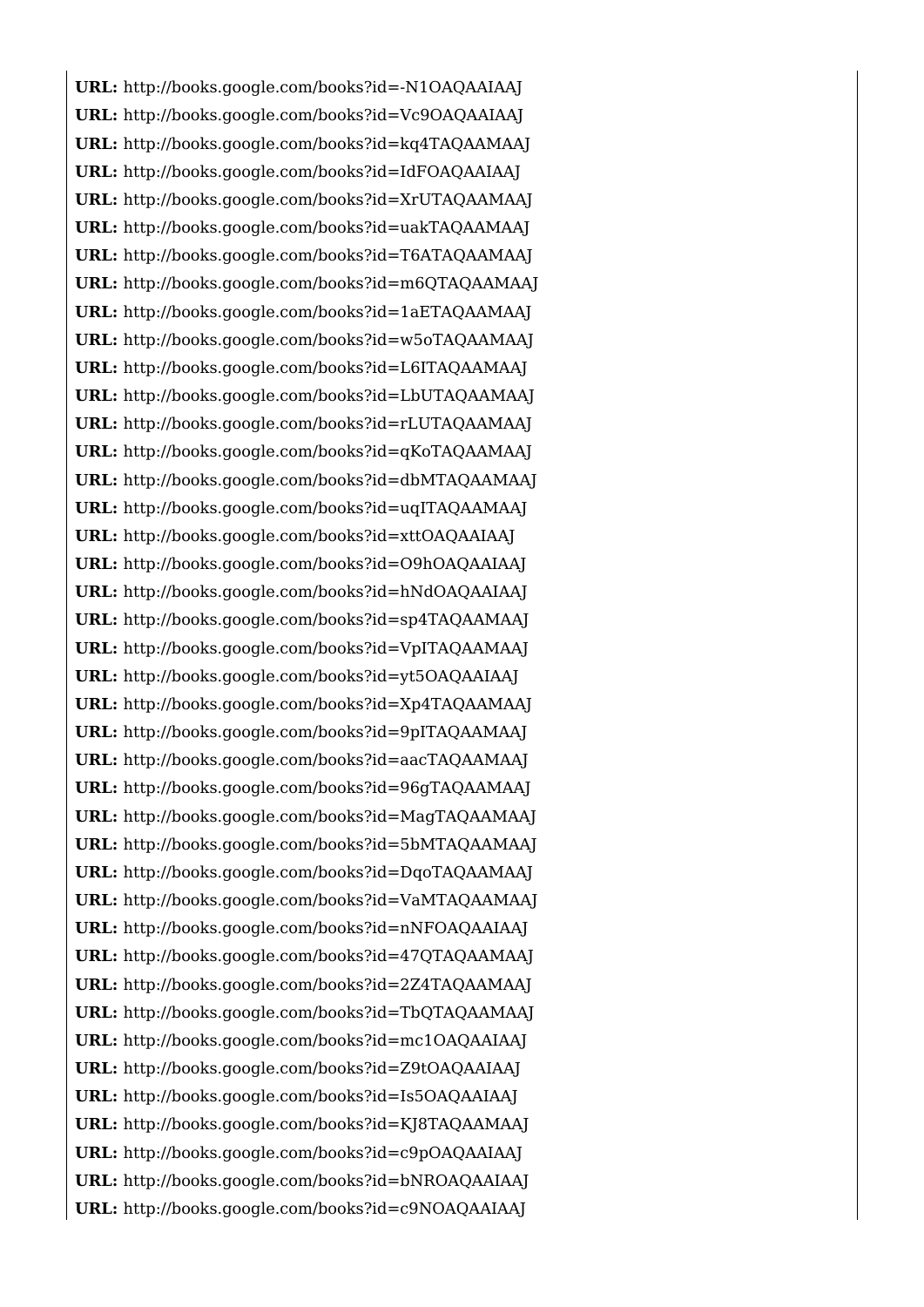**URL:** <http://books.google.com/books?id=1dJOAQAAIAAJ> **URL:** <http://books.google.com/books?id=YJsTAQAAMAAJ> **URL:** <http://books.google.com/books?id=yLUTAQAAMAAJ> **URL:** <http://books.google.com/books?id=GpwTAQAAMAAJ> **URL:** <http://books.google.com/books?id=-aMTAQAAMAAJ> **Wikipedia:** https://en.wikipedia.org/wiki/American Journal of Respiratory and Critical Care Medicine **Wikipedia:** [https://es.wikipedia.org/wiki/American\\_Journal\\_of\\_Respiratory\\_and\\_Critical\\_Care\\_Medicine](https://es.wikipedia.org/wiki/American_Journal_of_Respiratory_and_Critical_Care_Medicine) **Wikipedia:** https://it.wikipedia.org/wiki/American Journal of Respiratory and Critical Care Medicine **SUDOC:** <http://www.sudoc.fr/058848479> **Wikidata:** <http://www.wikidata.org/entity/Q4744267> **KEEPERS link:** [https://archive.org/details/pub\\_american-journal-respiratory-critical-care-medicine](https://archive.org/details/pub_american-journal-respiratory-critical-care-medicine) **FATCAT:** <https://fatcat.wiki/container/k7oewgqstrfjbifylyk4zmr6h4> **Publisher:** American Thoracic Society **From:** 1917 **To:** 2014 **Keeper:** Internet Archive **Status:** Preserved **Extent of archive:** 1-34 to 190 **Updated:** 01/01/1970 **Publisher:** American Thoracic Society **From:** 1987 **To:** 2021 **Keeper:** LOCKSS Archive **Status:** Preserved **Extent of archive:** 136 to 180, 187 to 204 **Updated:** 04/07/2022 **Publisher:** American Thoracic Society **From:** 2022 **To:** 2022 **Keeper:** LOCKSS Archive **Status:** In Progress **Extent of archive:** 205 **Updated:** 04/07/2022 **Publisher:** American Thoracic Society **From:** 1994 **To:** 2021 **Keeper:** Portico **Status:** Preserved